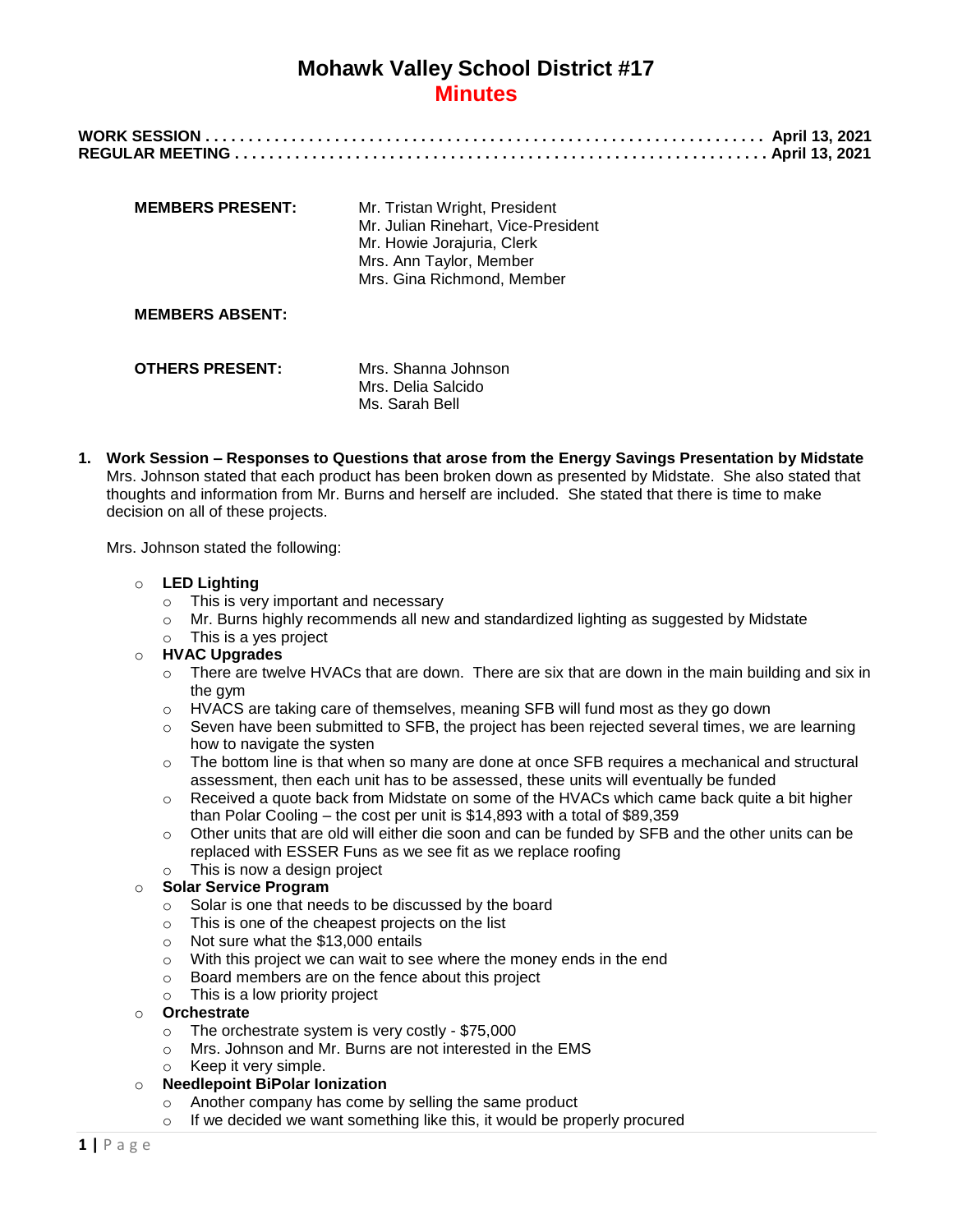- $\circ$  If we were to put it in every area, it would take up a large amount of the ESSER money
- o This is a low priority item

#### Moving forward:

- o DLR will do the design when the assessments are completed
- Include the lighting and go to Midstate for that
- o Be consistent with the HVACs and getting good units
- o Not opposed to looking back and using ESSER funds if we need to fund HVACs
- o Things are starting to come clear and how things are coming together

Board Work Session ended at 5:30 pm.

### **I. CALL TO ORDER**

Mr. Tristan Wright called the Board Meeting to order at 5:30 pm

## **II. PLEDGE OF ALLEGIANCE**

The Pledge of Allegiance was led by Mr. Tristan Wright

## **III. ADOPTION OF THE AGENDA**

 Mr. Tristan Wright asked for a motion to adopt the agenda. Mr. Howie Jorajuria made the motion to adopt. Mrs. Ann Taylor seconded.

There was no discussion, motion carries.

#### **IV. CALL TO THE PUBLIC**

❖ No comments.

## **V. INFORMATION AND DISCUSSION ITEMS**

*Matters about which the Board may engage in discussion but will take no action.*

- **1. Administrator Reports**
	- **a) Enrollment Report**
		- **Mrs. Johnson stated the following:**
			- ❖ We are planning for 130 students for FY22
			- Mrs. Johnson has spoken to the 3 homeschooled families. At this point, two are still on the fence but one is definitely coming back
			- ◆ We have some high needs students coming to Kinder and 1<sup>st</sup> grade next year
			- A non-verbal autistic child has enrolled in Kinder. He has never been in school or serviced
			- We will need to hire at least one aide to meet the needs of these high needs children next year

## **b) Budget Report**

#### **Mrs. Johnson stated the following:**

- Presented to the board a spreadsheet with COVID Relief Funds and the acronyms:
	- o CARES Act (ESSER Fund) Received \$50,000 which was used to offset some custodial costs from the summer, cafeteria salaries and to help us balance our budget. This needed to be used by September 2021
	- o ESG Received \$60,000 which was used to offset some salaries, some curriculum, zoom licenses. This needed to be spend by December 2021 or we lose it
	- $\circ$  ESSER II We will receive \$200,000. We have not applied for these funds. This was done by Trump
	- o ESSER III This was done by Biden \$460,000
- $\div$  The whole idea of the last two is to transform education, 20 % has to be for learning loss, so we have to do summer school and 80% is up to our discretion, such as computers, salaries, interventionist, hire extra staff, HVACs
- $\div$  Mrs. Jorajuria stated he would be curious to see if it could be used for bonuses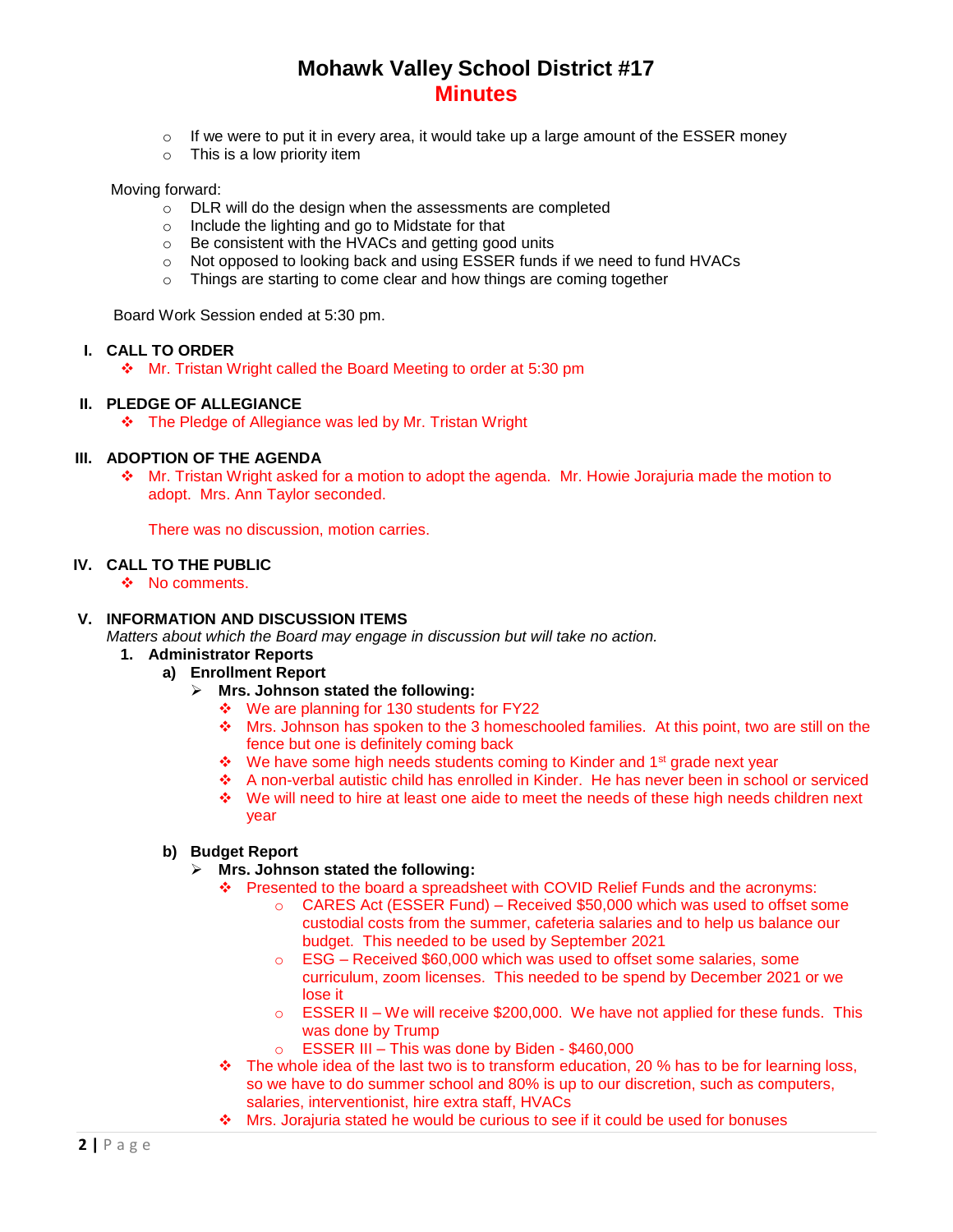- Mrs. Johnson stated that we have \$27,000 in Result Based Funding which she would like to use to give teachers bonuses. This money was given to MVS because we have done well. Also give it to all staff
- We would like to take the \$660,000, maximize the money. It has to be spend by 2024. Let's be wise and stretch it, move money out of M&O and have carryover
- ❖ Use these funds for technology
- $\cdot \cdot$  Mr. Wright asked how carryover works. Mrs. Johnson stated that now we can carryover as much as we want, it used to be a 4% carryover in the past
- $\cdot$  In Capital we need to have carryover and build it up for emergencies
- $\div$  This is a golden opportunity to transform education. This money only went to Title I schools. Large wealthy schools did not receive the money
- $\div$  Contracts were not brought. Traditionally they have been brought without a raise and then amend them, but for us we do not have teachers leaving
- $\cdot$  We have a neighboring school district that make 9% to 12% more than our classified staff
- $\div$  Mr. Burns is no longer in housing, he has moved to Wellton. We will rent the house out and play with figures, whatever the rent comes out to, we will put it into a pay raise for him
- $\div$  Waiting for Legislature to see if they will make up for the students that are gone to equalize since we are now in current year funding
- We are applying for an Early Literacy Grant. It is \$160,000 a year for five years. We are the only school in East County eligible to apply. The grant can be used for a Reading Specialist, strong PD and curriculum. The trick is going to be to find the right person
- $\cdot$  Mr. Jorajuria asked if some of these grants can be used for pay increase, one time grants, but not for one time bonuses? Mrs. Johnson stated that it can be used for bonuses
- $\cdot \cdot$  Mr. Jorajuria stated he read some of the comments in the surveys and how staff is wanting board support. A bonus would be a nice way to show support
- Another fund is called Performance Pay. It is also called Classroom Site Fund or Proposition 301. Traditionally it is the 6% sales tax that was put in several years ago and was supposed to go straight to teachers. That was one of the solutions when it went into effect
- $\cdot \cdot$  This Legislation they did away with bucket 011, 012, 013. The three areas we could spend the money was:
	- o Automatic percentage that went only to certified teachers. It was given twice a year in December and June
	- o The second bucket was Performance Pay. They would receive a pay out in December and in June. Teachers would have to do certain things. This was tied to test scores, professional development
	- $\circ$  The third part of it was we could spend it however we needed it. We pay an aide out of this and teacher raises
- $\div$  These buckets are gone. This fund has doubled this year due to increased sales tax. It is now l\$750 per student. We can now use it however we want for instructional support. We can pay raises, bonuses and insurance out of this fund, pay support staff

#### **c) Academic Report**

- **Mrs. Johnson stated the following:**
	- We are in the process of reviewing new Social Studies and Science Curriculum. It will be on display for everyone. Policy says it must be on display for 60 days
	- ❖ K-5 Pearson Math Curriculum is expiring
	- K-5 Journeys Reading Program is also expiring
	- We are starting AzMerit Testing in coming weeks. We are putting minimal focus on it
	- Lots of activities coming in April and May. We have games the next three Fridays. We will be having a pep assembly
	- $\div$  There are some field trips coming up
	- $\div$  Nice to be back to a regular school day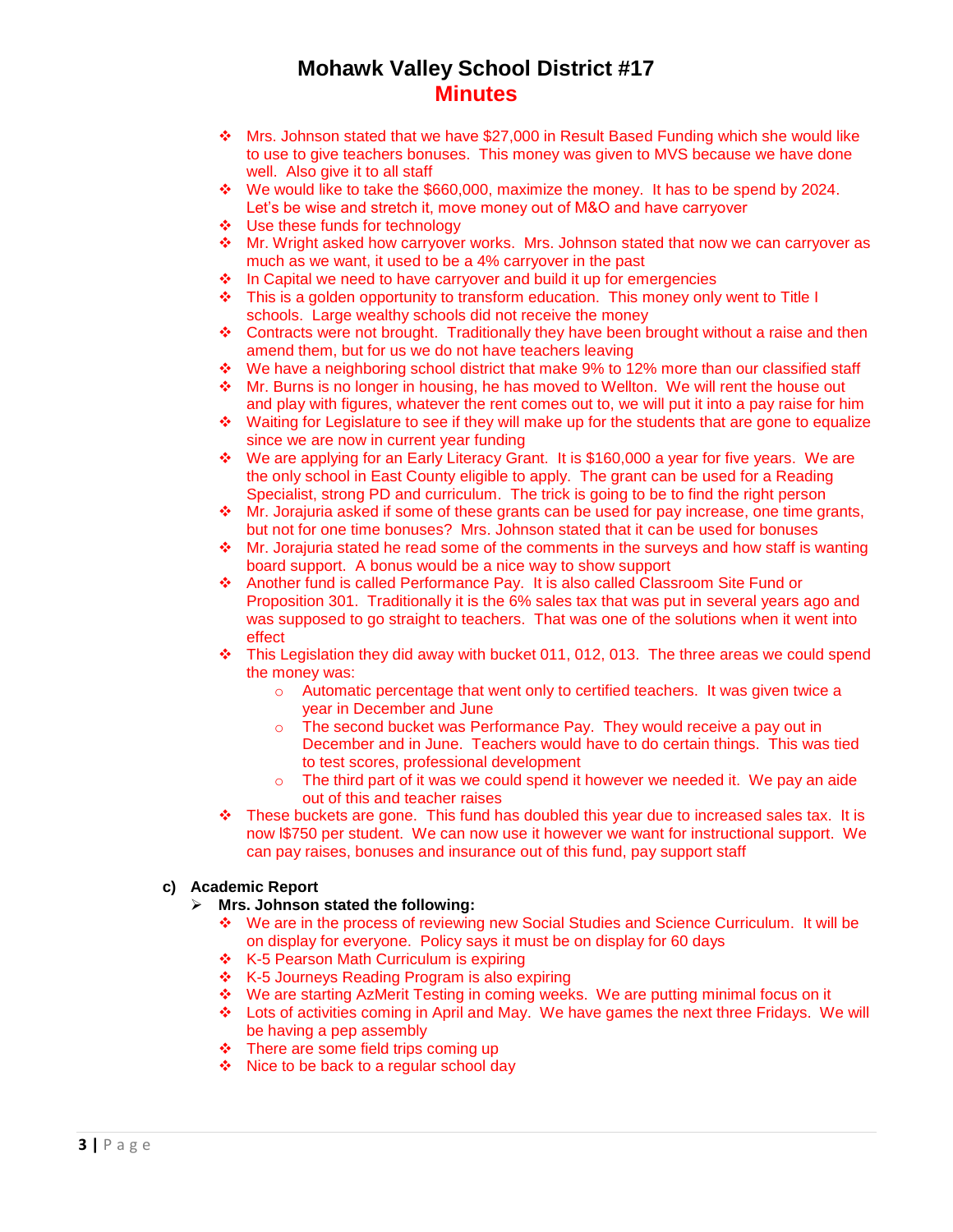## **d) Bond Report**

- **Mrs. Johnson stated the following:**
	- $\div$  There is a lot behind the scenes, trying to get all of our assessments. We are still in the assessment phase
	- \* There are weekly meetings on Monday with all the entities involved
	- $\cdot \cdot$  Mrs. Johnson stated that we are not there yet with the water plant. She stated that Mr. Burns and herself are doing more which is why she pushed Arcadis back and told them they need to do more
	- ❖ Bathrooms and Fire Alarm are now being added
	- $\div$  Arcadis is helping with the uploading to SFB
	- The water plant is moving along. Hoping to have ground breaking in June

### **e) Water Plant Report**

### **Mrs. Johnson stated the following:**

- Mr. Wright asked if a project manager has been approved. Mrs. Johnson stated that SFB was requiring signatures. The required documents have been signed and uploaded to SFB but have not heard back from them. It ended being a change order
- $\cdot$  With the water plant we did put in for a project manager which will take some of the contingency money

#### **f) Maintenance Report**

- **Mrs. Johnson informed the board of the following:**
	- ❖ No report was given on Maintenance

#### **g) Return-to-School Report**

- **Mrs. Johnson informed the board of the following:**
	- Two distant learners decided to play softball and two more are coming back to school
	- $\div$  Back to normal for the most part

#### **h) General Items**

- **Mrs. Johnson informed the board of the following:**
	- $\div$  Mr. Jorajuria has asked himself how to show his support besides sending his kids to this school. He stated that the easiest thing to do is to through money at the problem. He also stated that pay increases are hard to sustain but with a bonus teacher will be re-energized. Ms. Bell stated that she would prefer instead of a bonus to get another teacher, however that would be back to permanent. Mrs. Johnson stated that a bonus is a pat on the back. To what Mr. Jorajuria stated that there needs to be a gesture from the board to the staff that shows board support. It has been a tough year. The conversation continued on survey comments and how the board would like to reward their hard work.
	- Mrs. Richmond stated that there is not much board participation on school campus and that is needed for staff to see
	- $\cdot \cdot$  Mr. Jorajuria stated that there is a combination of things that can be done as a board
	- This has been a tough year
	- \* Mrs. Johnson stated that we will need to look into policy to make sure it is done correctly, but in the end one important thing is if there is a bonus or luncheon, it is important for staff to know that the board insisted there be some kind of bonus
	- \* We will look into ways so that the board can appropriately show their appreciation for the staff because in the end we all came together

## **2. Governing Board Member Comments**

❖ No Comments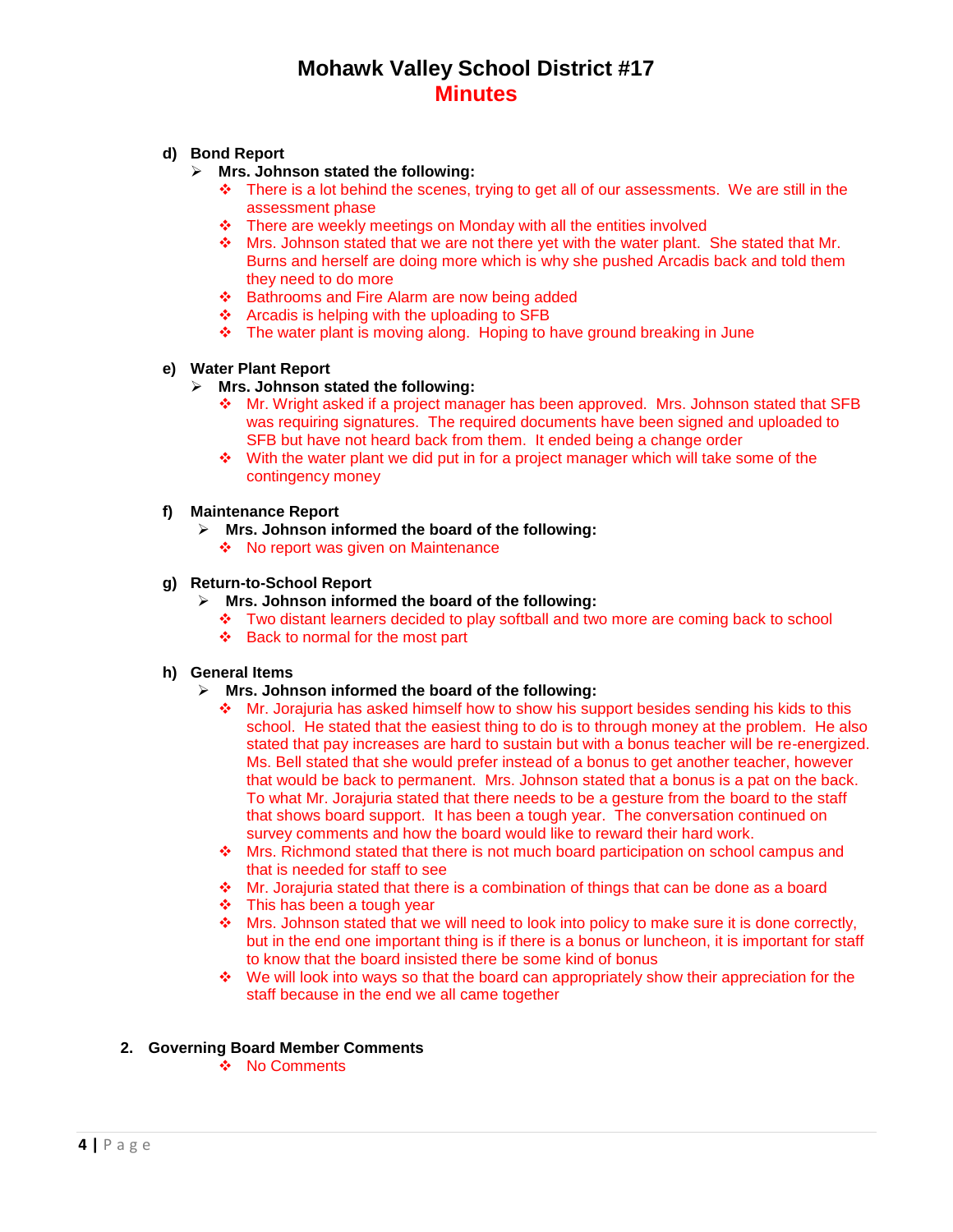## **VI. APPROVAL OF CONSENT AGENDA**

*These items are adoption of a routine nature and those that normally do not require deliberations on the part of the Governing Board. A board member may pull items, which will then be discussed and voted on separately.*

## **1. Minutes**

a) Notes of Work Session and Minutes of March 9, 2021 – Regular Board Meeting

#### **2. Expense Vouchers**

| b) Expense #25   | \$127,361.17 |
|------------------|--------------|
| c) Expense #26   | \$27,205.34  |
| d) Expense $#27$ | \$14,594.16  |

### **3. Payroll Vouchers**

| e) P-19 | \$47,099.89 |
|---------|-------------|
| f) P-20 | \$46,851.02 |

## **4. Student Activity Reports**

- g) March 2021
- h) Year-to-Date 3/31/2021

### **5. Bank Account Reconciliations**

i) Student Activities/Revolving Fund/Cafeteria Fund – March 2021

### **6. Other**

 $\overline{p}$  Tax Credit in the amount of \$1,000

Motion: Mr. Tristan Wright asked for a motion to accept the consent agenda. Mr. Howie Jorajuria made the motion to accept the consent agenda. Mr. Julian Rinehart seconded. Motion carries.

## **VII. ACTION ITEMS**

**1. Discussion and Possible Action to Approve Coaching Contracts for Baseball and Softball (Nydia Salcido, Robbie Hohlbein, Kristina Ellis)**

**Motion:** Mr. Tristan Wright asked for a motion to approve coaching contracts for Baseball and Softball (Nydia Salcido, Robbie Hohlbein, Kristina Ellis). Mr. Howie Jorajuria made the motion to approve. Mrs. Ann Taylor seconded.

Mrs. Johnson stated it is nice to see the kids out playing.

There was no further discussion. Motion carries.

**2. Discussion and Possible Action to Approve Shanna Johnson's Appointment to the Yuma County Education Foundation as the East Yuma County Representative and Vice-President Motion:** Mr. Tristan Wright asked for a motion to approve Shanna Johnson's appointment to the Yuma County Education Foundation as the East Yuma County Representative and Vice-President. Mr. Julian Rinehart made the motion to approve. Mrs. Ann Taylor seconded.

Mrs. Johnson stated that she has been on it for a couple of years.

There was no further discussion. Motion carries.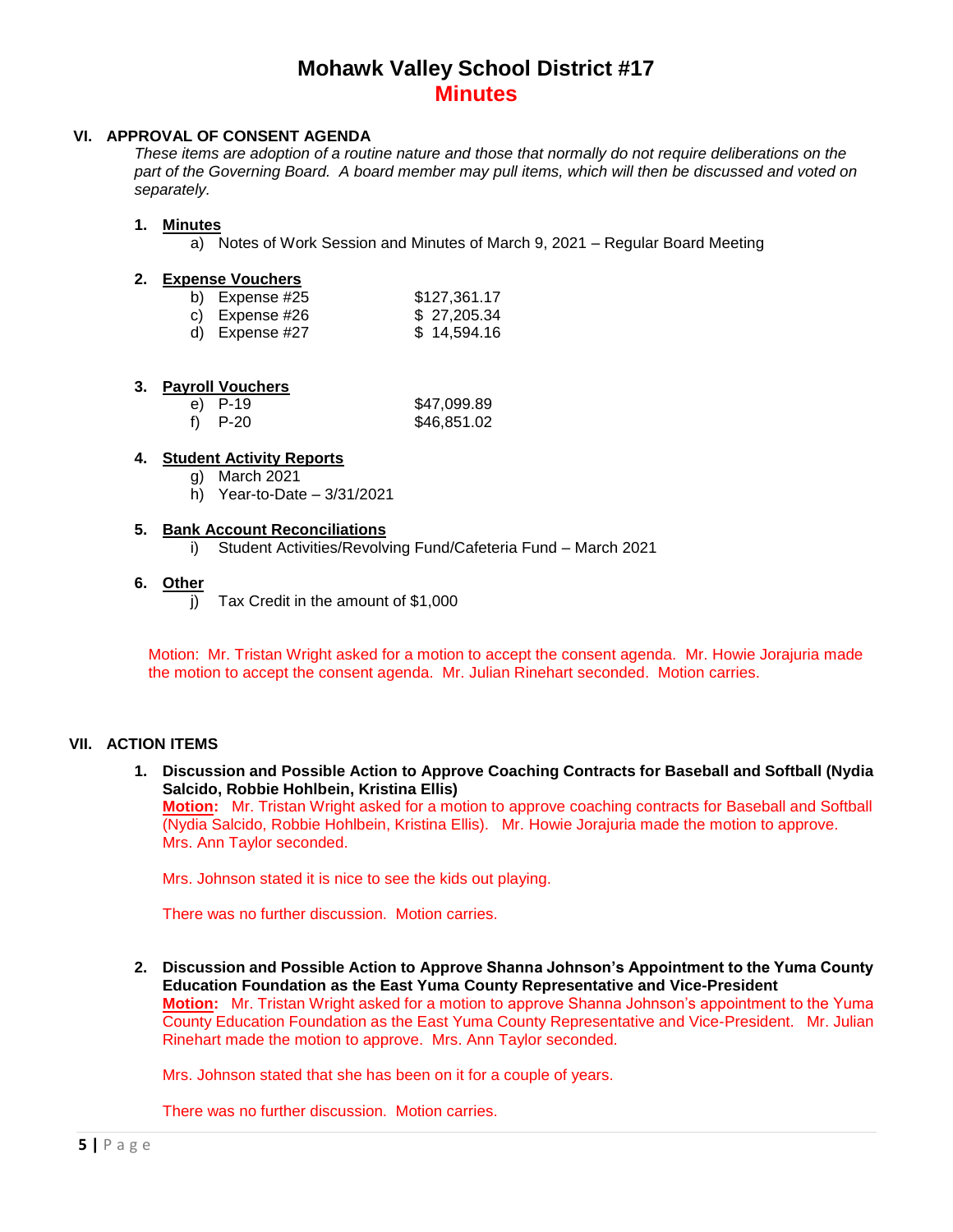**3. Discussion and Possible Action to Approve the Annual Audit Report for the Fiscal Year Ending June 30, 2020**

Mrs. Johnson stated that we always have a good audit. We had 15 items which is not bad. The first two was new to the district. Mrs. Johnson explained each finding to the board.

**Motion:** Mr. Tristan Wright asked for a motion to approve the Annual Audit Report for the Fiscal Year Ending June 30, 2020. Mrs. Ann Taylor made the motion to approve. Mr. Howie Jorajuria seconded.

There was no further discussion. Motion carries.

- **4. Discussion and Possible Action to Approve ASBA Insurance Trust Health Plan for 2021-2022** Mrs. Johnson stated that we have good news. We usually have a 12% to 25% increase but this year we only have a 2% increase. Mrs. Johnson gave the following information:
	- We have always used ASBAIT
	- It is a pool of insurance that district around the states are in. We have used it for many years
	- We have tried to go to other entities but we cannot touch anybody because of the increases
	- There is another vendor, KAROS, and this year they quoted us pretty decent
	- If we stick with ASBAIT, with a 2% increase, with a total increase of about \$3,800, we have to decide if the district covers the \$3,800 or do we charge the employees a little bit more to cover the increase. There is no increase for dental and vision, employee already pays for this and the children plan increases by \$21 more per month which is pretty good
	- KAROS offers \$20 copays, but in the end, the doctors our employees use are not on their plan
	- Last year, the high deductible plan, we pay. We have eight staff members on this plan. Employees who are not on the high deductible pay \$40 out of pocket
	- Mrs. Johnson's recommends keeping the same insurance. What the board needs to decide is if we want to pass the cost on and have the employee pay \$50 or does the district pay the \$3,800
	- Mrs. Johnson recommended keeping the same plan with no increase to the employee as a nice gesture
	- This year we are not doing the Teledoc
	- All board members agree that with the district paying the \$3,800 increase it is a great way to show appreciation to the employees

**Motion:** Mr. Tristan Wright asked for a motion to approve ASBA Insurance Trust Health Plan for 2021-2022. Mr. Julian Rinehart made the motion to approve the ASBA Insurance Trust Health Plan with the district absorbing the \$3,800 increase. Mr. Howie Jorajuria seconded.

There was no further discussion. Motion carries.

#### **VIII. FUTURE ITEMS**

• May 11, 2021 – Regular Board Meeting

#### **IX. ADJOURNMENT**

**Motion:** Mr. Tristan Wright asked for a motion to adjourn the meeting. Mr. Julian Rinehart made the motion to adjourn. Mrs. Ann Taylor seconded. The meeting was adjourned at 6:30 pm.